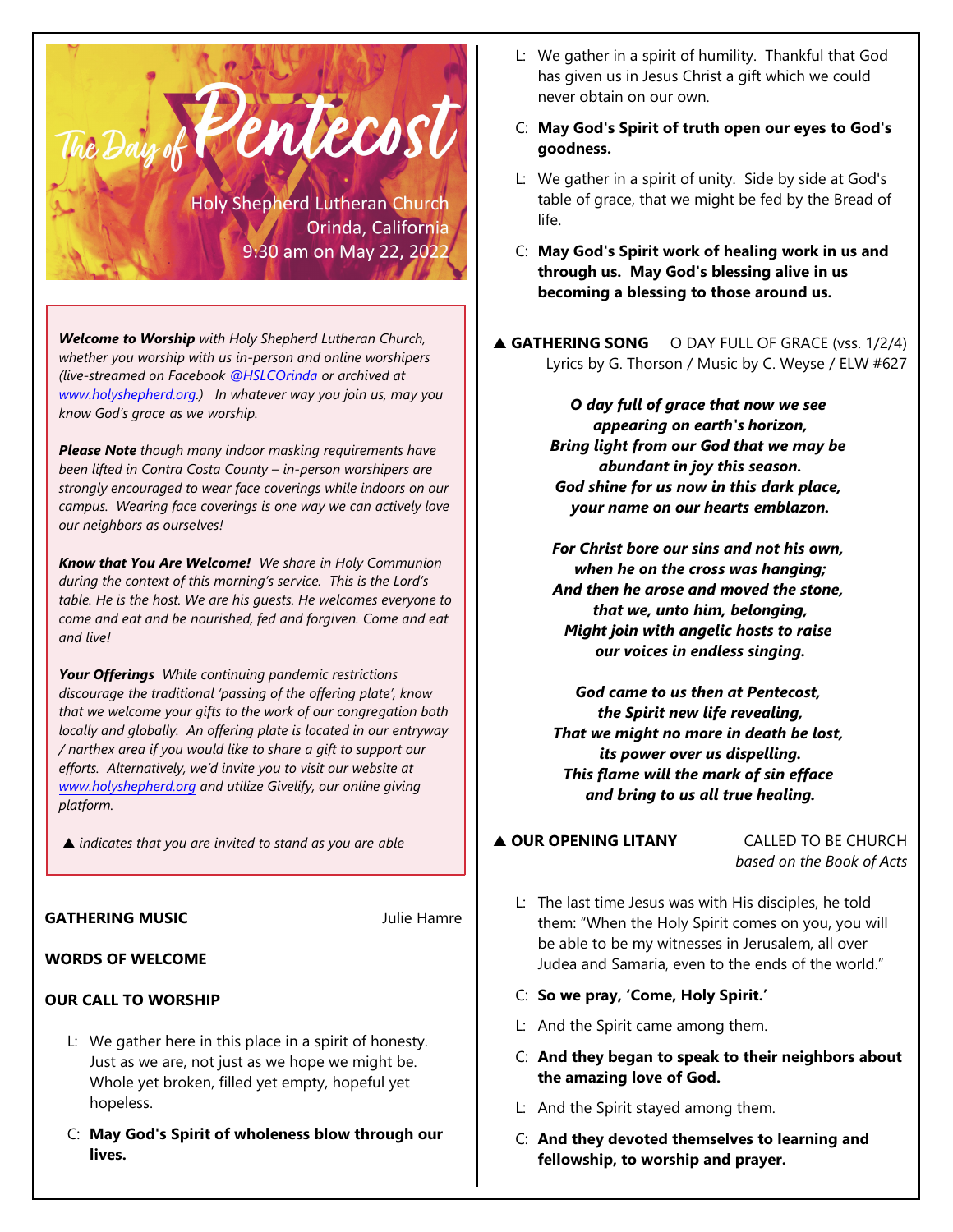- L: And the Spirit wove them together.
- C: **And they supported one another as they could, and were thankful for what they had.**
- L: The Spirit called them into action.
- C: **To speak the truth and to speak for God.**
- L: The Spirit challenged their assumptions.
- C: **And their eyes were opened to new possibilities.**
- L: The Spirit invited them to journey
- C: **And wherever they went, they spoke of the mighty acts of God.**
- L: May the same Spirit which called, gathered, enlighten and sanctified those first Christians be present with us.
- C: **For we pray, 'Come, Holy Spirit.'**
- L: So let us pray ....
- C: **Almighty and ever-living God, we give thanks that – when you sent your Advocate – the apostles were empowered to speak about your deeds of power in all languages, for every people. Give us boldness to share the Spirit's power with our neighbors, for we ask this in Jesus' name. Amen.**

### **THE LESSON** Acts 2:1-21

*The story of the Day of Pentecost recounts the coming of the Holy Spirit. Luke (the author of the Book of Acts) particularly highlights how the Holy Spirit comes in order to allow the earliest Christians to share the Good News of Jesus 'to the ends of the earth'.*

When the day of Pentecost had come, they were all together in one place. And suddenly from heaven there came a sound like the rush of a violent wind, and it filled the entire house where they were sitting. Divided tongues, as of fire, appeared among them, and a tongue rested on each of them. All of them were filled with the Holy Spirit and began to speak in other languages, as the Spirit gave them ability.

Now there were devout Jews from every people under heaven living in Jerusalem. And at this sound the crowd gathered and was bewildered, because each one heard them speaking in the native language of each. Amazed and astonished, they asked, "Are not all these who are speaking Galileans? And how is it that we hear, each of us, in our own native language? Parthians, Medes, Elamites, and residents of Mesopotamia, Judea and Cappadocia, Pontus and Asia, Phrygia and Pamphylia, Egypt and the parts of Libya belonging to Cyrene, and visitors from Rome, both Jews and proselytes, Cretans

and Arabs—in our own languages we hear them speaking about God's deeds of power." All were amazed and perplexed, saying to one another, "What does this mean?" But others sneered and said, "They are filled with new wine."

But Peter, standing with the eleven, raised his voice and addressed them:

"Fellow Jews and all who live in Jerusalem, let this be known to you, and listen to what I say. Indeed, these are not drunk, as you suppose, for it is only nine o'clock in the morning. No, this is what was spoken through the prophet Joel – 'In the last days it will be, God declares, that I will pour out my Spirit upon all flesh, and your sons and your daughters shall prophesy, and your young men shall see visions, and your old men shall dream dreams. Even upon my slaves, both men and women, in those days I will pour out my Spirit, and they shall prophesy. And I will show portents in the heaven above and signs on the earth below, blood, and fire, and smoky mist. The sun shall be turned to darkness and the moon to blood, before the coming of the Lord's great and glorious day. Then everyone who calls on the name of the Lord shall be saved.'

**KIDTALK** Pastor John Valentine

# **A SONG OF CELEBRATION** ANCIENT WORDS

Lyrics and Music by Lynn DeShazo

*Holy words long preserved for our walk in this world, They resound with God's own heart Oh, let the ancient words impart. Ancient words ever true Changing me, and changing you. We have come with open hearts Oh let the ancient words impart.*

*Words of Life, words of Hope Give us strength, help us cope In this world, where e'er we roam Ancient words will guide us Home. Ancient words ever true Changing me, and changing you. We have come with open hearts Oh let the ancient words impart.*

*Ancient words ever true Changing me, and changing you. We have come with open hearts Oh let the ancient words impart.*

**THE SERMON Pastor John Valentine**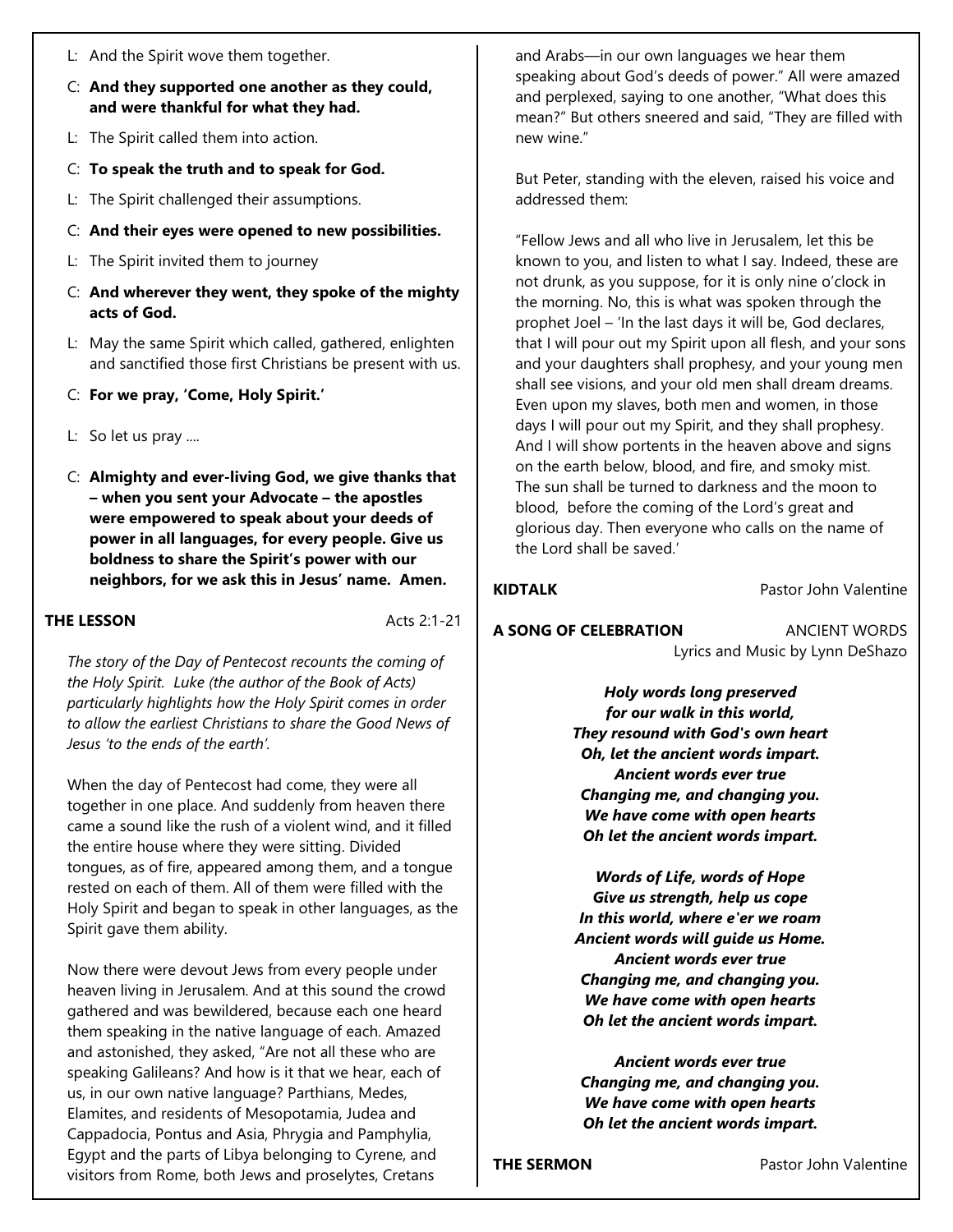# **A OUR AFFIRMATION OF FAITH THE APOSTLES' CREED**

*We confess the faith of the Church this Pentecost Day using words that have been used by worshiping Christian communities for the past 1400 years*.

**I believe in God, the Father almighty, creator of heaven and earth.**

**I believe in Jesus Christ, God's only Son, our Lord, who was conceived by the Holy Spirit, born of the virgin Mary, suffered under Pontius Pilate, was crucified, died, and was buried; he descended to the dead. On the third day he rose again; he ascended into heaven, he is seated at the right hand of the Father, and he will come to judge the living and the dead.**

**I believe in the Holy Spirit, the holy catholic church, the communion of saints, the forgiveness of sins, the resurrection of the body, and the life everlasting. Amen.**

### **THE PRAYERS OF GOD'S PEOPLE**

*Empowered by the Holy Spirit to manifest the Good News to the ends of the earth, we pray for the church, for people in need, and for all of creation, utilizing the prayer refrain "God, in your mercy, hear our prayer."*

**THE OFFERTORY** SPIRIT BOUNDLESS Lyrics and Music by Betty Ramseth

### **A THE COMMUNION LITANY**

L: Let us pray: Lord Jesus, you came to us as a tiny Baby born in danger and discomfort. You grew into a Man whom the world can never forget. You offered up your body and blood for the sake of our broken lives and our broken world. So come to us now in this bread and this wine. Unite us and strengthen us by your presence and through your Word, that we might be your faithful children in this world.

For together we remember that – on the night in which he was betrayed – our Lord Jesus took bread and gave thanks; broke it and gave it to his disciples, saying: "Take and eat; this is my body, given for you. Do this for the remembrance of me." Again, after supper, he took the cup, gave thanks and gave it for all to drink, saying: "This cup is the new covenant in my blood, shed for you and for all people for the forgiveness of sin. Do this for the remembrance of me."

And that same Jesus who called us to remember, and

who is present with us now, is the One who taught us all to pray:

C: **Our Father, who art in heaven, hallowed be thy name, thy kingdom come, thy will be done, on earth as it is in heaven. Give us this day our daily bread; and forgive us our trespasses as we forgive those who trespass against us; and lead us not into temptation, but deliver us from evil. For thine is the kingdom, and the power and the glory, forever and ever. Amen.**

### **HOLY COMMUNION**

*As we share in the gift of Holy Communion this morning, we invite you to come to the Altar Rail and kneel or stand as you are able. You are encouraged to remove your mask once you have arrived at the Altar Rail, and don it anew before returning to your seat.*

*During the serving of Holy Communion, you are invited to sing the following song with our Worship Team.*

O SPIRIT OF LIFE (ELW #405) Lyrics by J. Niedling / Music arr. By J.S. Bach

*O Spirit of life, O Spirit of God, in ev'ry need thou bring us aid, proceeding forth from heaven's throne, from God, the Father and the Son; O Spirit of life, O Spirit of God.*

*O Spirit of life, O Spirit of God, increase our faith in our dear Lord; unless your grace the pow'r should give, none can believe in Christ and live; O Spirit of life, O Spirit of God.*

*O Spirit of life, O Spirit of God, make us to love your sacred word; the holy flame of love impart, that charity may warm each heart; O Spirit of life, O Spirit of God.*

*O Spirit of life, O Spirit of God, enlighten us by that same word; teach us to know God's radiant love, lead us to Christ who reigns above; O Spirit of life, O Spirit of God.*

SPIRIT OF GENTLENESS (ELW #396) Lyrics and Music by James K. Manley

> Refrain: *Spirit, Spirit of gentleness,*